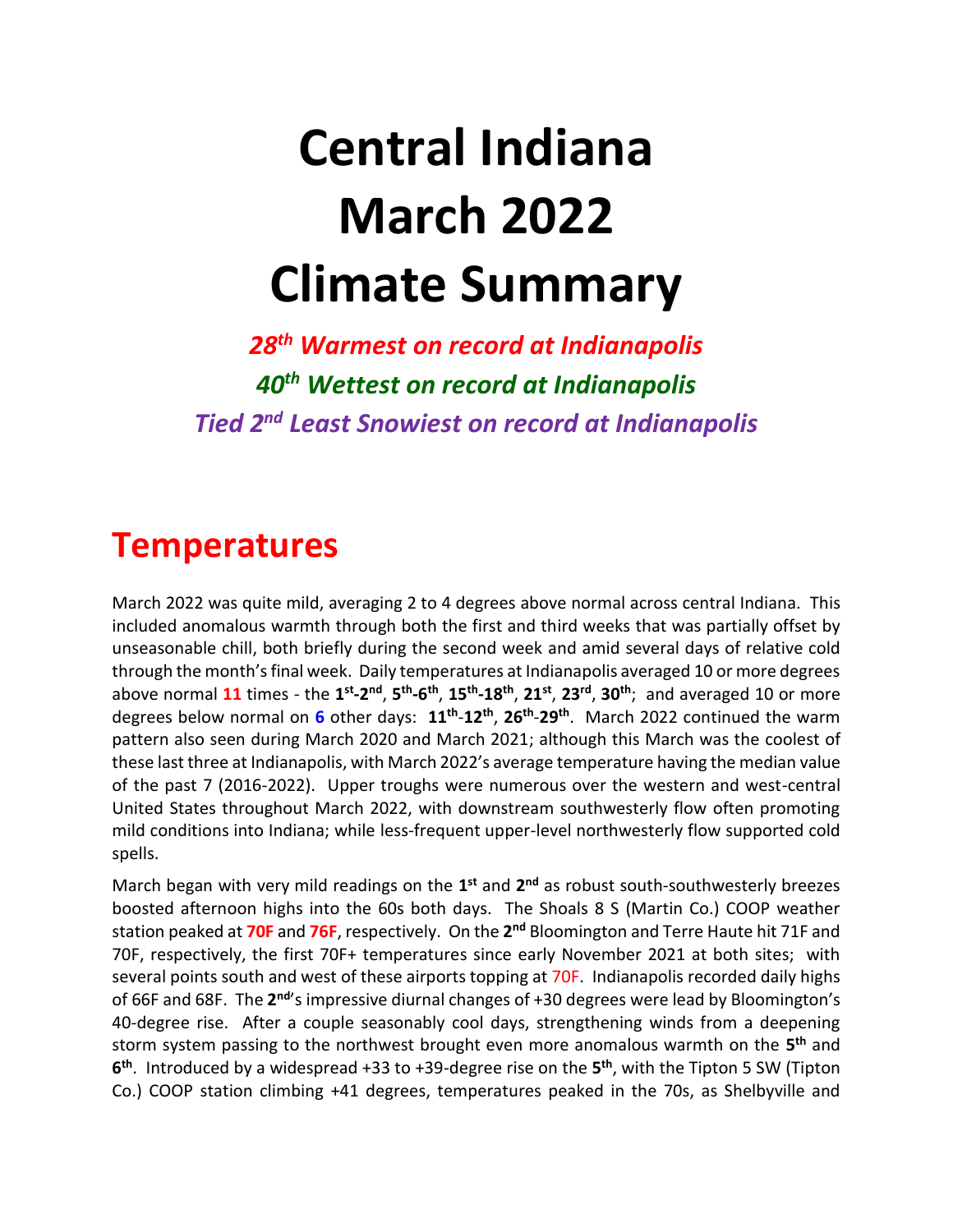Indianapolis-Eagle Creek both reached **78F**. Indianapolis' 77F maximum on the **5 th** was a daily record, surpassing the 75F mark reached in both 1956 and 1983; this was only the tenth time in the 151-year record that the Indianapolis Area has reached 77F or higher prior to March 15<sup>th</sup>. The **6 th**'s afternoon highs were then generally in the 60s to near 70F, with Shoals reporting **77F** while the Columbus COOP station (Bartholomew Co.) reached 75F.

On the **7 th**, colder air entered the Mid-West, with a 1-day temperature change as great as -30 degrees at the West Lafayette 6 NW COOP station, as daily high temperatures trended from 66F to 36F. Seasonably cool conditions then prevailed through the **10th** amid modest Canadian high pressure. A 48-hour arctic blast then brought unseasonably cold weather from daytime on the **11th** through the morning of the **13th** which included the month's first hard freeze for many central and southern counties. On the **11th**, the Castleton 2 S COOP site (Marion Co.) noted a daytime maximum of only 30F. The morning of the **12th** was the coldest for most locations, as temperatures ranged from **6F** in Rockville (Parke Co.) to 19F at Shoals 8 S, with an 11F reading common across several sites north and west of Indianapolis, as well as the Washington 1 W (Daviess Co.) COOP site to the south. Almost all of central Indiana was held below freezing on the **12th** with afternoon highs as low as **21F** at Lafayette and 22F at the Frankfort Disposal COOP station (Clinton Co.); Indianapolis rebounded to 26F. The **13th**'s morning lows were a few degrees higher: the Spencer (Owen Co.) COOP site dropped to 12F while 1<sup>st</sup>-order airports ranged from 15F at Indianapolis and Bloomington to 19F at Shelbyville.

The **13th** featured a quick transition back to typical early spring temperatures with several sites along the Wabash Valley, as well as Indianapolis, rebounding by +38 degrees into the low to mid 50s. Moderation then continued through above normal levels, with highs in the 60s common on both the **14th** and **15th** , before the warmth reached unseasonable levels on the **16th** and **17th** where afternoon maximums were commonly in the low 70s and mid 70s, respectively. Shelbyville hit 73F and 75F; while Indianapolis peaked at 72F and 74F. Highest readings on the 18<sup>th</sup> also included 76F at Shoals 8 S and 75F at several other COOP stations, including Perrysville 4 WNW (Vermillion Co.) and Vincennes 5 NE (Knox Co.). Sites with a late-day observation time recorded the highest 1-day minimum temperatures on the **18th**, with both Farmersburg TV-2 (Sullivan Co.) and Washington 1 W only dropping to 52F.

The **19th**–**20th** brought slightly above normal readings, where bright skies on the **20th** helped temperatures rise from the low/mid 30s into the 60s, with the greatest diurnal change of +37 degrees (from 32 to 69) reported at Shoals 8 S. Robust south-southwesterly winds then brought more above normal warmth on the **21st** and the following overnight: Washington 1 W topped out at **74F** while Indianapolis' high was 73F; then Muncie, Shelbyville and Indianapolis-Eagle Creek all had mild lows of 50F, while the North Vernon 2 ESE (Jennings Co.) COOP site only dropped to 54F. As of the **24th** , March was 5.8 degrees above normal at Indianapolis.

March's only extended cold period occurred late on the **25th** through the **29th** as an area of arctic high pressure, stretching from interior Canada to the Gulf of Mexico, slowly crossed the region. Widespread freezes occurred on the **26th** -**28th** (including hard freezes for all locations on both the **27th** and **28th** , before most places dropped to around 30F early on the **29th**). Minimum readings in the upper teens were common north and east of Indianapolis on the **28th**, with **13F** recorded at Rockville, 15F at the New Castle 3 SW COOP station (Henry Co.), and 18F at the Lafayette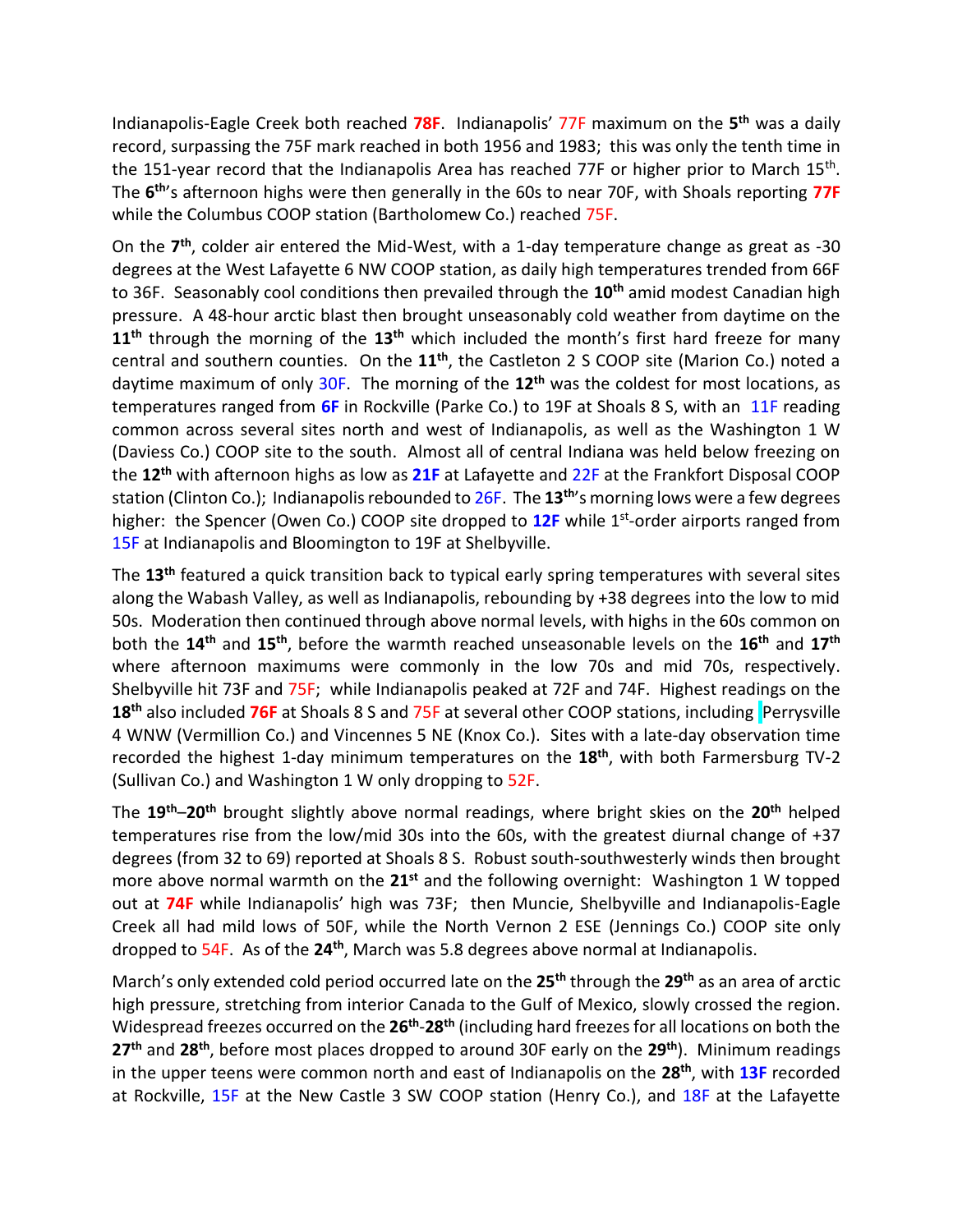airport. Indianapolis' **27th** -**28th**'s lows of 24F and 22F made only the second occurrence since 1997 of consecutive mornings below 25F this late in the season. High temperatures during this cold spell were generally in the upper 30s to mid 40s, with Carmel 3 E (Hamilton Co.)'s peak of **32F** on the **26th** the only reported freezing maximum.

On the **30th**, potent southerly winds ahead of a deepening storm system's cold front provided strong warm advection, with temperatures climbing into the mid- to upper 70s across the entire region by late day, with a lone report of **80F** at the Seymour 1 WSW (Jackson Co.) CCOOP station. The **30th**'s pronounced warming was seen across all counties, with diurnal changes of 30+ degrees common, and as great as +39 at Tipton 5 SW (from 40F to 79F). When considering the 2-day trend in readings, a +50 difference was observed at both Bloomington and Muncie from the morning of the **29th** through late day on the **30th**, with Muncie's change occurring in just over 30 hours. Many locations' highs were exactly one degree above the **5 th**'s record warmth. Seasonable marks then followed the strong cold frontal passage early on the **31st** .

March 2022's above normal temperatures were in contrast to the slightly below normal readings recorded during February 2022, yet continued the trend from the very mild March 2021.

|                            | <b>March 2022</b> | <b>March 2022</b><br>Highest |                                          | Lowest                                    |
|----------------------------|-------------------|------------------------------|------------------------------------------|-------------------------------------------|
| <b>Site</b>                | Average Temp      | Dep from Nml                 | Temperature                              | Temperature                               |
| Indianapolis Int'l Airport | 45.5              | $+3.1$                       | 78 on 30 <sup>th</sup>                   | 13 on $12th$                              |
| Lafayette                  | 42.8              | $+2.8$                       | 74 on 5 <sup>th</sup> , 17 <sup>th</sup> | 12 on $12th$                              |
| Muncie                     | 45.2              | $+3.5$                       | 78 on 30 <sup>th</sup>                   | 16 on 12 <sup>th</sup> , 13 <sup>th</sup> |
| <b>Terre Haute</b>         | 45.2              | $+2.4$                       | 75 on 30 <sup>th</sup>                   | 14 on 12 <sup>th</sup>                    |
| Bloomington                | 45.8              | $+2.5$                       | 76 on $5th$                              | 14 on $12^{\text{th}}$                    |
| Shelbyville                | 47.1              | $+3.8$                       | 79 on 30 <sup>th</sup>                   | 17 on $12th$                              |
| Indianapolis Eagle Creek   | 45.8              | $+3.2$                       | 79 on 30 <sup>th</sup>                   | 14 on 12 <sup>th</sup>                    |

At Indianapolis, March 2022's daily average temperatures were above normal on 18 days, below normal on 10 days, and at normal on 3 days. It was the 28<sup>th</sup> warmest March for the Indianapolis Area since weather records began in 1871, placing it in the 81<sup>st</sup> percentile.

## **Precipitation**

Following the release of the new 30-year climatological normals (1991-2020), March is now typically the fifth-wettest month across most of central Indiana, and serves as a rough mean of monthly precipitation – between the four distinctively wetter months (April-July which normally total 4.33"+ at Indianapolis) and the seven drier months (August-February, which all normally record less than 3.50" at Indianapolis). March is typically not as relatively wet across northern portions of the region, where Lafayette and Muncie's autumn months generally receive slightly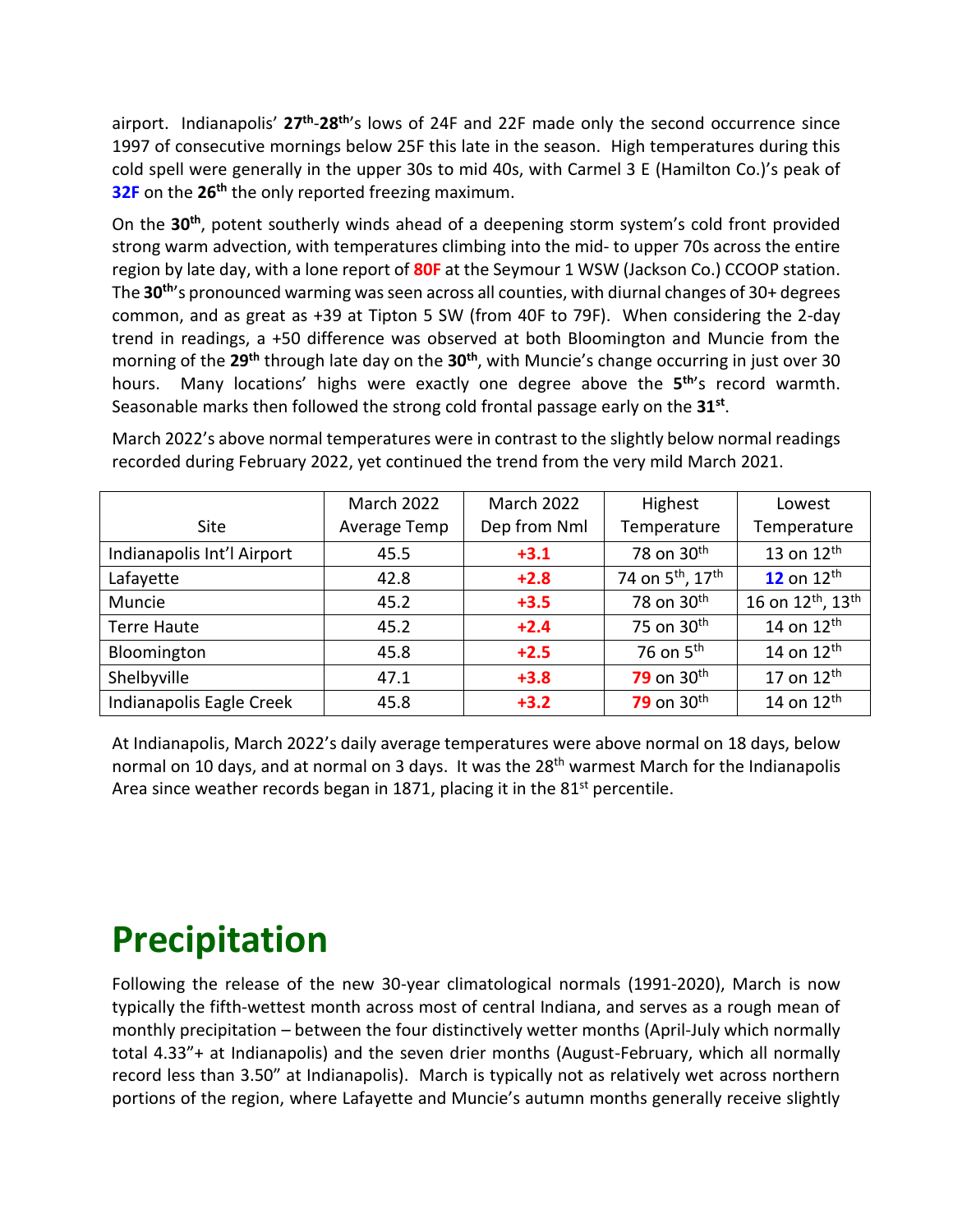more precipitation. Normally around 2.75-3.75" of precipitation falls across central Indiana in March, which includes the usual north (drier) to south (wetter) gradient. However, March 2022's totals were above these normals, with **4.67"** falling at Indianapolis International Airport, **127% of normal**. This was actually only the forth wettest March of the last six years at Indianapolis; elsewhere Indianapolis−Eagle Creek totaled the most March precipitation since 2008, Terre Haute the most since 2018, with other sites wetter in March 2020.

No organized precipitation fell in central Indiana until late on March **5 th**, which aided the recession of main stem **river flooding** that had continued since mid/late February. On the Wabash River, minor flooding ended on the 1<sup>st</sup> at Covington, on the 4<sup>th</sup> at Terre Haute and the **5 th** at Montezuma, the latter ending 16 days in flood; meanwhile flooding continued at all points further downstream, where the crest passed on the 2<sup>nd</sup>; 6 days of **moderate flooding** ended at Mount Carmel on the 3<sup>rd</sup>. Most White River points had fallen below flood before March began, with flooding ending at Edwardsport on the 1<sup>st</sup>; Petersburg and Hazleton then fell out of flood by the **7 th**, concluding ~16 days in flood at both sites. Flooding also ended on the East Fork of The White River's segment from Rivervale to Shoals during the **1 st** -**3 rd** .

March 2022's first weekend then featured two nights with rain and embedded thunderstorms. First, on the late evening of the 5<sup>th</sup> to early morning on the 6<sup>th</sup>, brief heavy rains fell mainly along and north of I-70; then from the evening of the  $6<sup>th</sup>$  through the morning of the  $7<sup>th</sup>$ , widespread, long-duration moderate to heavy rains impacted nearly all of the region. The greatest 1-day totals were recorded through dawn on the 7<sup>th</sup>, with many locations along and south of I-70 observing **2.00**-**2.75"**, including **2.80"** near Unionville (Monroe Co.) and **2.33"** reported in Plainfield (Hendricks Co.); while Tipton 5 SW reported **1.82"** with road flooding. Following additional, lighter scattered rains during daytime of the **7 th** , overall 2- to 3-day totals ranged from **1.25"** near Lafayette to **1.75**-**3.00"** across most of the region, including **2.95"** in Flat Rock (Bartholomew Co.) and **2.94"** in Augusta (Marion Co.) Flooding of low-lying areas was common from the morning of the 7<sup>th</sup> through the 8<sup>th</sup>, especially in and near the Indianapolis metro area.

River flooding also resumed on the 7<sup>th</sup>-8<sup>th</sup> at several sites along the three main stem rivers: essentially all of the Wabash re-entered flood, while the White flooded at Muncie and below, and the **East Fork of the White** at Shelbyville to Williams. Over a dozen site specific points on other rivers also flooded for a day or so, generally through the **8 th**. Most crests occurred on the **8 th** -**10th** with several locations entering a moderate flood stage: the East Fork at Seymour for 17 hours through the **8 th** daytime and evening; Young's Creek at Amity for 13 hours on the **8 th**, and the Mississinewa River at Ridgeville for just over a day through dawn on the **8 th** . Thereafter, lack of any substantial rain through the morning of the **18th** promoted receding waters. The East Fork of the White sites above Seymour only flooded for 1-3 days, while Seymour and Rivervale saw another 4 days in flood, with Rivervale's later period ending on the **14th** . The White's flood had a similar pattern, with most segments above Elliston flooding 3 days or less, while downstream points stayed in minor flood for roughly a week, with 10 days of flooding ending at Petersburg on the **17th**. The Wabash was the slowest to recede, with this additional week or so of minor flooding from Covington to Terre Haute ending around the **14th**; as flooding uninterrupted since February finally ended downriver, from the **16th** at Vincennes to the **18th** at Mount Carmel. This concluded 27 days in flood at Mount Carmel, and just over 28 days at Riverton.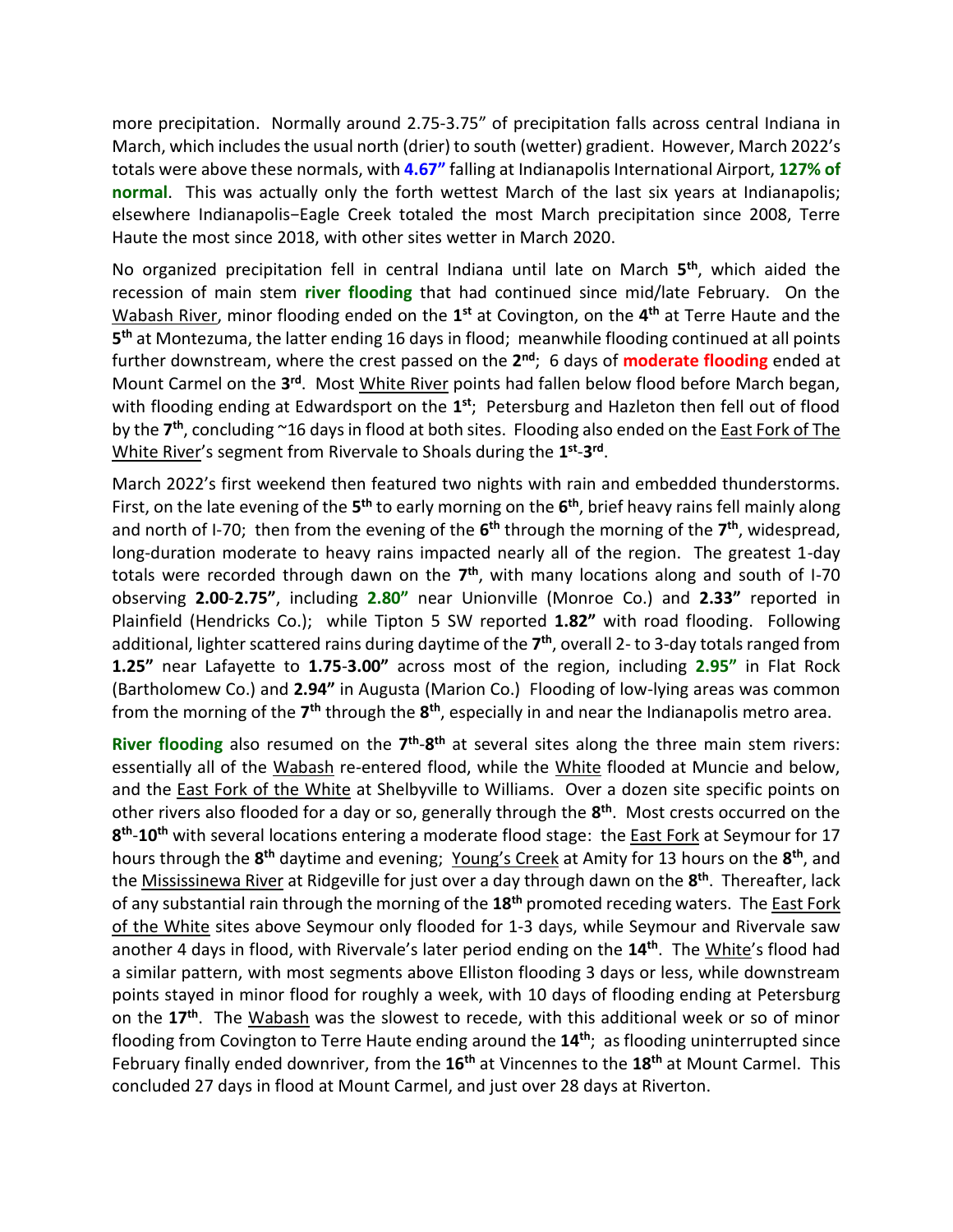Rain returning to the area on the **18th**, with mainly afternoon showers quickly leading to evening thunderstorms, which lingered into early on the **19th** across northern counties. 1-day rainfall totals through dawn on the **19th** were generally 0.50-**1.00** inches, with greatest reports including **1.48"** north of Anderson (Madison Co.) and **1.30"** south of Noblesville (Hamilton Co.). Additional light to moderate rain showers then fell near and north of I-70, mainly on the morning of the **19th**. 2-day rainfall totals were as high as **1.67"** north of Spencer (Owen Co.).

A broad, deep upper trough brought generally damp and unsettled weather across the region from pre-dawn on the **22nd** through the **25th** . Widespread soaking rains started this period, with 0.50-0.75" across most southern counties by dawn on the **22nd**; followed by impressive 1-day totals of mainly 0.75-**1.75"** through dawn on the **23rd**, with local maximums along the I-69 corridor including **2.12"** in Clermont (Marion Co.) and **2.11"** southeast of Bloomfield (Greene Co.). This brought storm totals of **1.50-2.50"** over a broad area across central parts of the region, with several reports of **2.50-2.85"** along and immediately west of I-69 over Greene County and southwestern Morgan County…while more modest storm totals near 1.00" were found along eastern and northwestern zones. The daytime of the **23rd** then found scattered strong afternoon storms across eastern counties as the system's cold front crossed the region, bringing additional rains up to 0.58" in Randolph County. Further rainfall on the **24th** -**25th** was light, yet 4-day final storm totals included a **2.00**-**3.00"** SSW-NNE maximum swath from Daviess County to Tipton County, with **3.37"** at Ellettsville (Monroe Co.), **2.46"** in Avon (Hendricks Co.), and **2.25"** near Washington; most locations outside this band totaled **1.20**-**2.00"**.

Following the rains of the **18th** -**22nd**, the seesaw of **river flooding** quickly resumed on mainly the **23rd**, with stages quickly rising into minor flood along all of the Wabash from Lafayette down to Riverton, the White from near Centerton (Morgan Co.) through all downriver points, and on the East Fork of the White at Seymour. This minor flooding crested on the White River from the **23rd** along Morgan and Owen Counties, to the **27th** at Edwardsport and the **29th** at Hazleton; on the East Fork at Seymour on the **24th**; and along the Wabash from Lafayette on the **23rd** to Riverton and points downriver on the **29th** . Minor flooding then ended on the East Fork at Seymour on the **25th**; the White River from Centerton on the **24th** , to Elliston on the **28th**, to Knox County sites on the **29th** -**31st**; and on the Wabash from Lafayette on the **28th** to Terre Haute on the **30th** , while flooding continued into April at Riverton and Mount Carmel.

The **30th** saw light morning showers lead to stronger afternoon/evening rains over western counties as a strong cold front approached Indiana. While the system's rain underperformed due to a very dry lower atmosphere, significant totals were nonetheless reported along most of the Wabash Valley. The Pence 1 SW (Warren Co.) COOP site reported **1.66"** while the Perrysville 4 WNW (Vermillion Co.) station measured **1.25"**.

The minor flooding back-and-forth cycle switched on yet again along the middle Wabash, with both Montezuma and Terre Haute, after a 1-day lull, re-entering flood on the **31st**. Flooding continued for these points as the month ended.

Limited **winter weather** was led by scattered light accumulating snowfall on both the **11th** and **26th** . The **11th**'s weak, two-part system brought many reports near 1.0" across northwestern and north-central counties, with this AM-hours portion totaling **1.6"** on the northeast side of Lafayette and **1.1"** at the Kokomo 3 WSW COOP site (Howard Co.); before afternoon and evening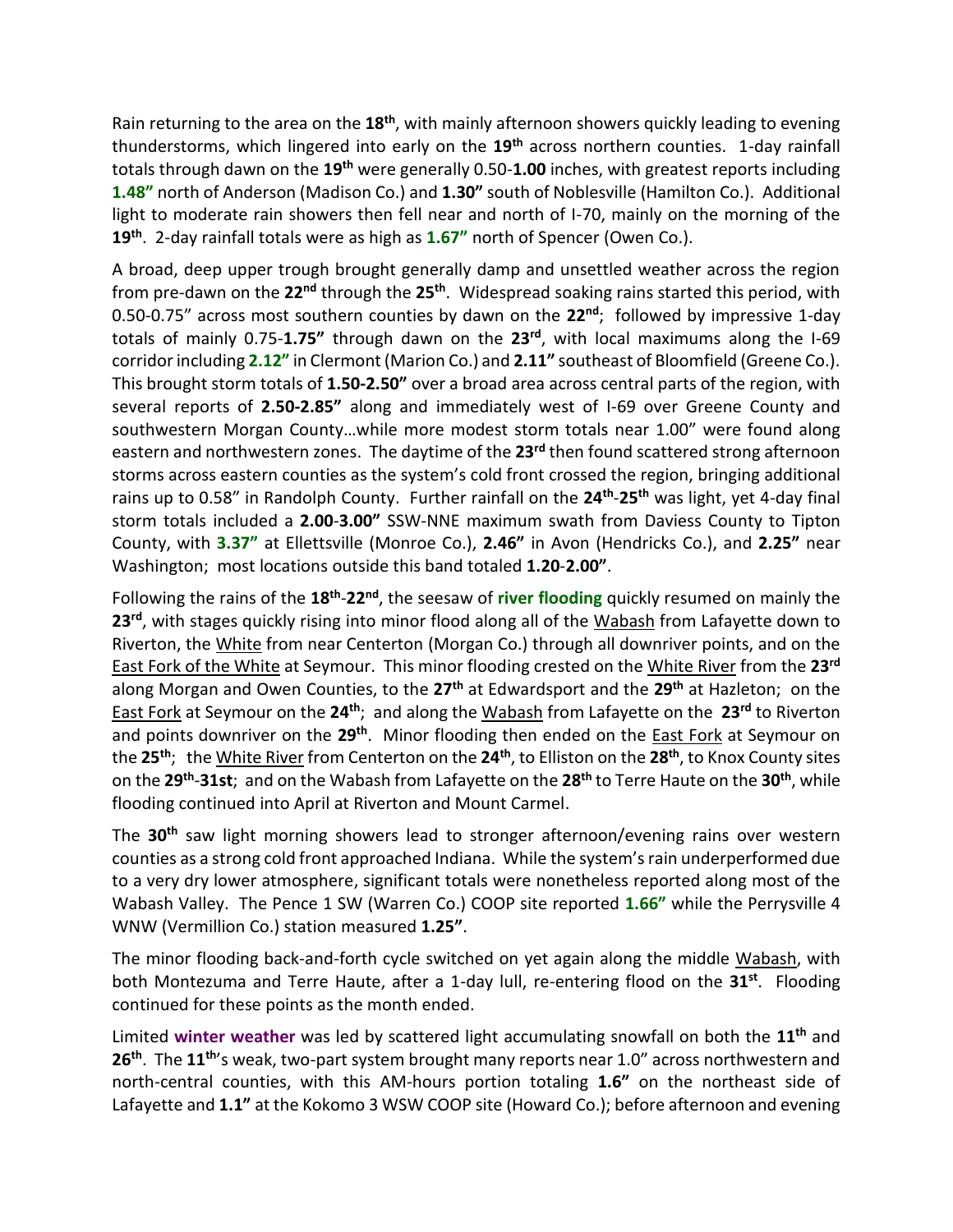snow dropped up to ~0.5" on several south-central counties. This second portion also contained a narrow band of heavier snow from Daviess County to Bartholomew County: while the Elnora (Daviess Co.) COOP station noted "snow not sticking", **1.8"** was reported east of Shoals. Two weeks after, the **26th**'s frozen precipitation started in the early morning as graupel/snow pellets across northern counties as colder air began to infiltrate the region; before pre-dawn snow squalls trained over a line from West Lafayette to south of New Castle (Henry Co.), which led to localized totals of **2.0-2.5"** on grassy surfaces in Lafayette, Frankfort (Clinton Co.), and Carmel. Daytime lake-enhanced snow showers then followed on the **26th** along and north of I-74, dropping an additional coating over a few northeast counties.

The month's only other winter weather was confined to isolated to scattered snow flurries on the **3 rd** and **7 th** -**9 th** . Indianapolis only officially recorded a trace of frozen precipitation for the month, although 1-3" totals were common as close as the metro area's north side; for March, historically, Indianapolis records no measureable snowfall about once every 8 years.

In summary, precipitation was most anomalous at Indianapolis-Eagle Creek, which recorded over **1.00"** on 3 days, with two 2-day totals both approaching **2.50"**: the **6 th** -**7 th**'s **2.38"** and the **22nd** - **23rd**'s **2.41"**. While not their daily maximums for the month, the **22nd** dropped **1.51"** on Bloomington, and **1.35"** at Terre Haute. Also noteworthy were Bloomington's 5 days of 0.50"+ and Terre Haute's 12 days with measureable precipitation. March 2022's above normal precipitation continued the pattern from February 2022's wet conditions, while furthering the trend from March 2021's near to above normal totals. March 2022 was the sixth of the last seven Marches (2016-2022) with a sum of 4.07" or more precipitation at Indianapolis. The year-to-date total at Indianapolis rose to **10.38"**, a surplus of **1.13"** above normal.

| Site                 | <b>March 2022</b> | <b>March 2022</b> | <b>Wettest Day</b>      | Longest Dry Stretch                                              |
|----------------------|-------------------|-------------------|-------------------------|------------------------------------------------------------------|
|                      | Precipitation     | Dep from Nml      |                         |                                                                  |
| Indianapolis Intl AP | 4.67              | $+0.98$           | 1.77 on $7^{\text{th}}$ | 3 days, 3rd-5th, 8-10th, 12-14th                                 |
| Lafayette (*)        | 2.66INC           | M                 | M on $22nd$             | 6 days, 12th-17th                                                |
| Muncie               | 3.47              | $+0.39$           | 1.14 on $7^{th}$        | 6 days, $12^{th} - 17^{th}$                                      |
| <b>Terre Haute</b>   | 4.74              | $+1.82$           | 1.44 on $7^{\text{th}}$ | 3 days, 8-10 <sup>th</sup> , 26 <sup>th</sup> -28 <sup>th</sup>  |
| Bloomington          | 5.79              | $+1.97$           | 1.63 on $7th$           | 3 days, 3rd-5th, 8-10th, 12-<br>14th, 26th-28th                  |
| Shelbyville          | 4.60              | $+1.15$           | 1.75 on $7^{th}$        | 3 days, 3rd-5th, 8th-10th                                        |
| Indy - Eagle Creek   | 5.79              | $+2.60$           | 1.90 on $7^{\text{th}}$ | 5 days, 1st-5 <sup>th</sup> , 13 <sup>th</sup> -17 <sup>th</sup> |

(\*) Lafayette's observed precipitation during 3/18-3/31 was incomplete

March 2022 was the **40th wettest** for the Indianapolis Area since weather records began in 1871, placing it in the 74<sup>th</sup> percentile.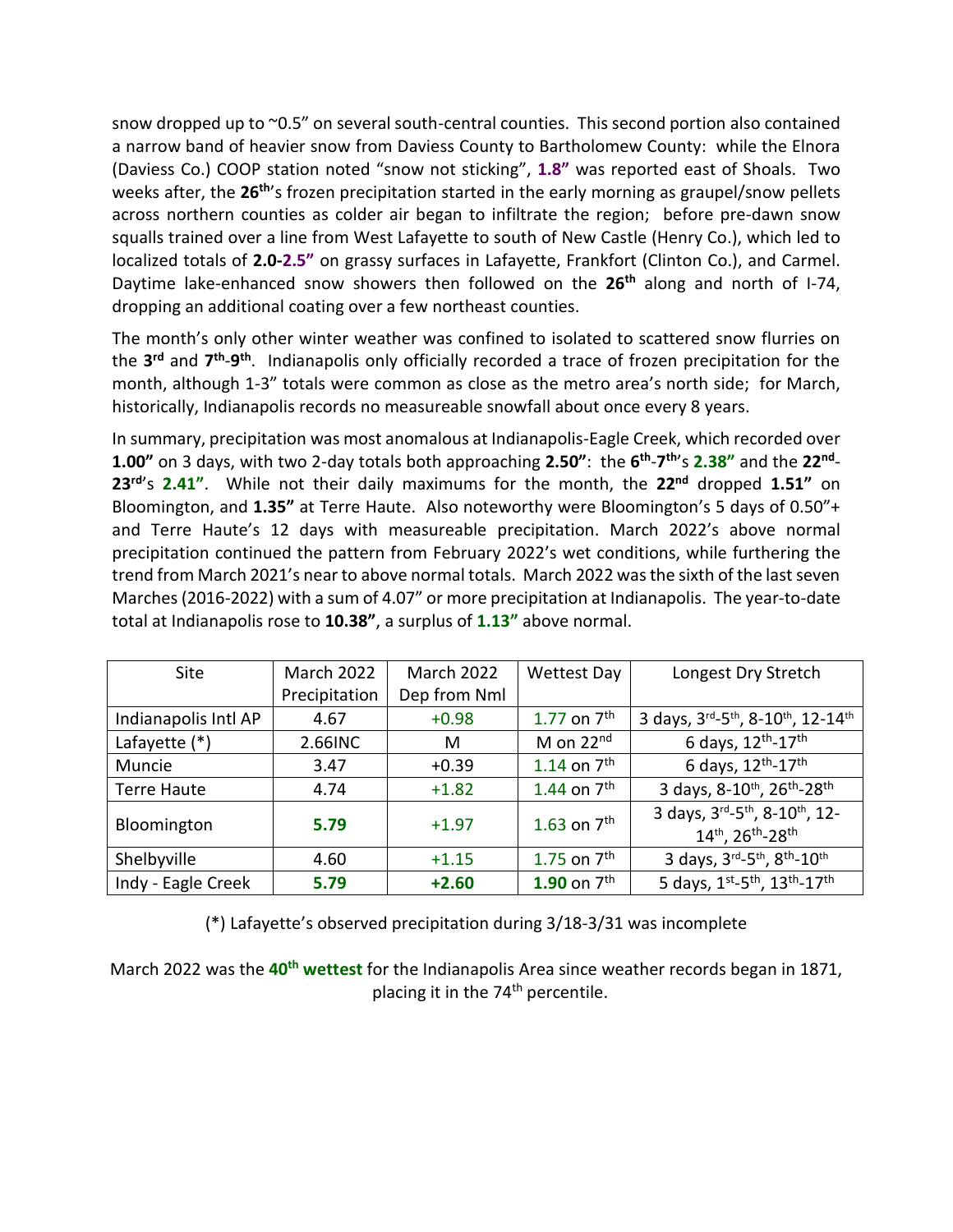

**March 2022 Total Precipitation, Through the Morning of 4/1/2022 As Reported By Central Indiana CoCoRaHS Observers**

For the period 700 AM EST 3/1/2022 -to- 700 AM EDT 4/1/2022. Data is unofficial.

Totals were greatest (6.00-7.00"+) in and just west of Monroe County and the northern half of the Indy Metro. Minimum values (3.00-4.00") fell along central Indiana's periphery. The entire region was above normal.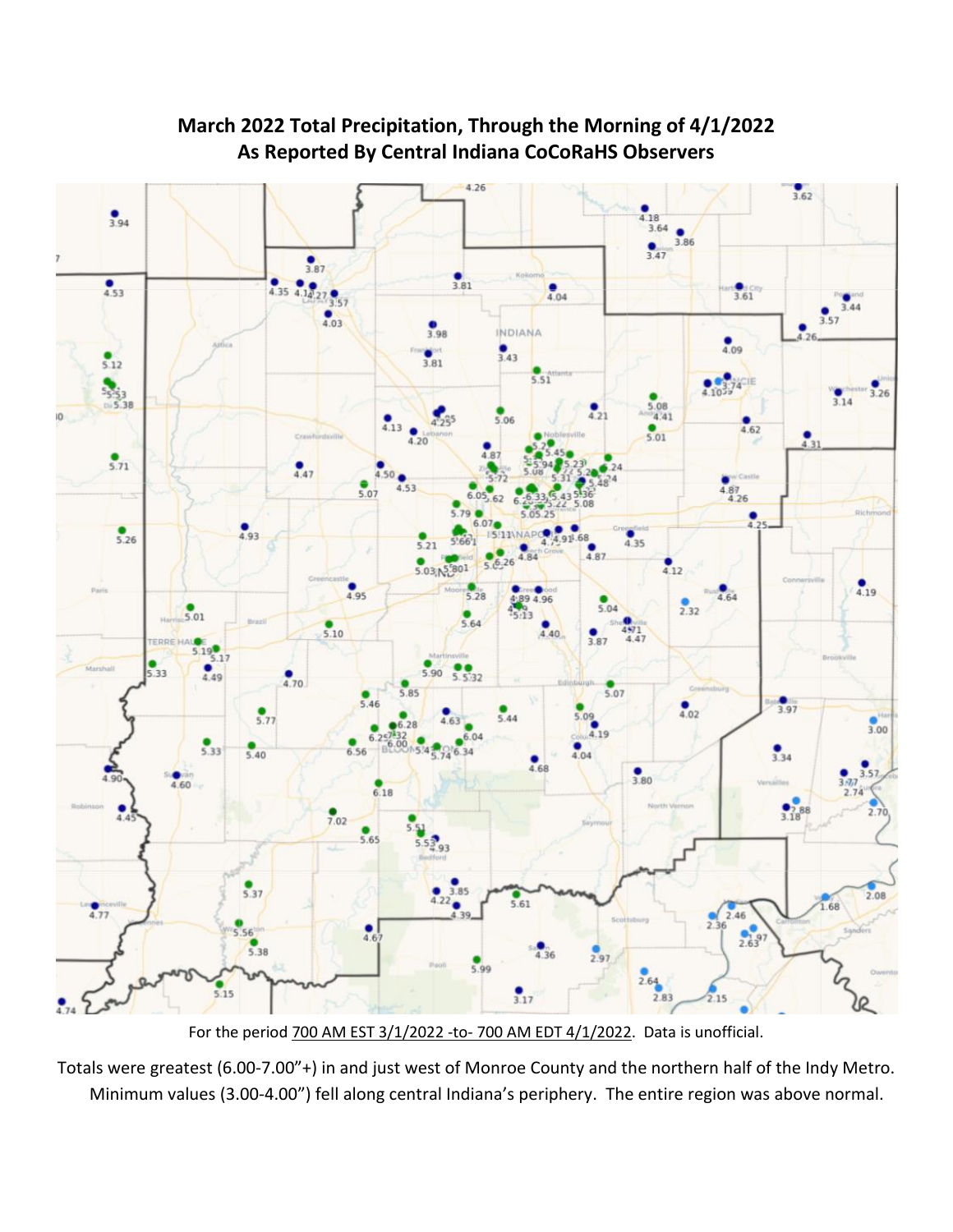### **Severe Weather**

The severe season got off to an active start in early March with nocturnal thunderstorms on consecutive nights. Early on the 6<sup>th</sup>, moist conditions beneath a southwesterly low-level jet stream produced two lines of thunderstorms over the region, with the second line containing damaging winds that impacted 11 northern counties, including siding ripped from houses in Hamilton County while porch pillars were blown off a house in Madison County. Early on the 7<sup>th</sup>, more storms brought several brief local gusts to hurricane strength winds: a brief downburst in Merom (Sullivan Co.) estimated at 100 mph, blew over a recreational vehicle; a possible microburst in Trafalgar (Johnson Co.) estimated at ~80 mph, rolled an empty trailer several hundred yards; near Geneva (Shelby Co.) winds estimated at 95 mph snapped several telephone poles at ground level; and on the west side of Seymour (Jackson Co.) winds estimated at ~85 mph caused extensive damage. Less-intense winds led to reports of damage at both the Franklin WWTP (Johnson Co.) and Vincennes 5 NE COOP stations.

On the **23rd**, an approaching cold front set off a line of strong storms over eastern counties, with one cell reportedly dropping **1.25"** hail southwest of Greensburg (Decatur Co.).

Then on the evening of the **25th**, a passing strong cold front produced several strong storms, whose downdrafts brought a few marginally severe winds gusts as measured at both Indianapolis 1 st -order airports as well as **59 mph** at the Kokomo Municipal Airport (Howard Co.).

Finally, on the overnight of the **30th -31st**, a deepening storm system passing to the northwest of the region produced marginally severe gradient winds, both before and after the associated cold frontal passage. A metal mobile porch awning near Mooreland (Henry Co.) was blown 100 yards, while several reports of downed trees and/or poles/lines were received from south of Interstate 70, namely within Jackson, Knox, Owen, Sullivan and Vigo Counties; severe gusts of **58-60 mph** were reported at Muncie, Terre Haute, and the Indianapolis Metro Airport in Fishers (Hamilton Co.). In addition to these gradient winds, during the evening of the **30th**, a cell in far southwestern Knox County exhibited rotation, although no severe weather was reported. No lightning was observed throughout this event.

*For info on severe weather in other areas during March, visit the Storm Prediction Center "Severe Weather Event Summaries" website at [spc.noaa.gov/climo/online](file://///IND-S-FILESVR/SavedFiles/Climate/Press%20Releases%20and%20News%20Stories/spc.noaa.gov/climo/online)*

#### **Miscellaneous – Winds, Thunder, Fog & More**

March 2022 was noteworthy for several days of very strong to marginally severe measured wind gusts; Indianapolis led the seven 1<sup>st</sup>-order airports with 6 such days, with peak gusts of 50-58 **mph** reported on the **5 th** , **6 th** , **22nd** , **25th** , **30th**, and **31st**. Severe gusts across the region included Indianapolis–Eagle Creek reaching **59 mph** on both the **6 th** and **25th**, with Indianapolis Int'l